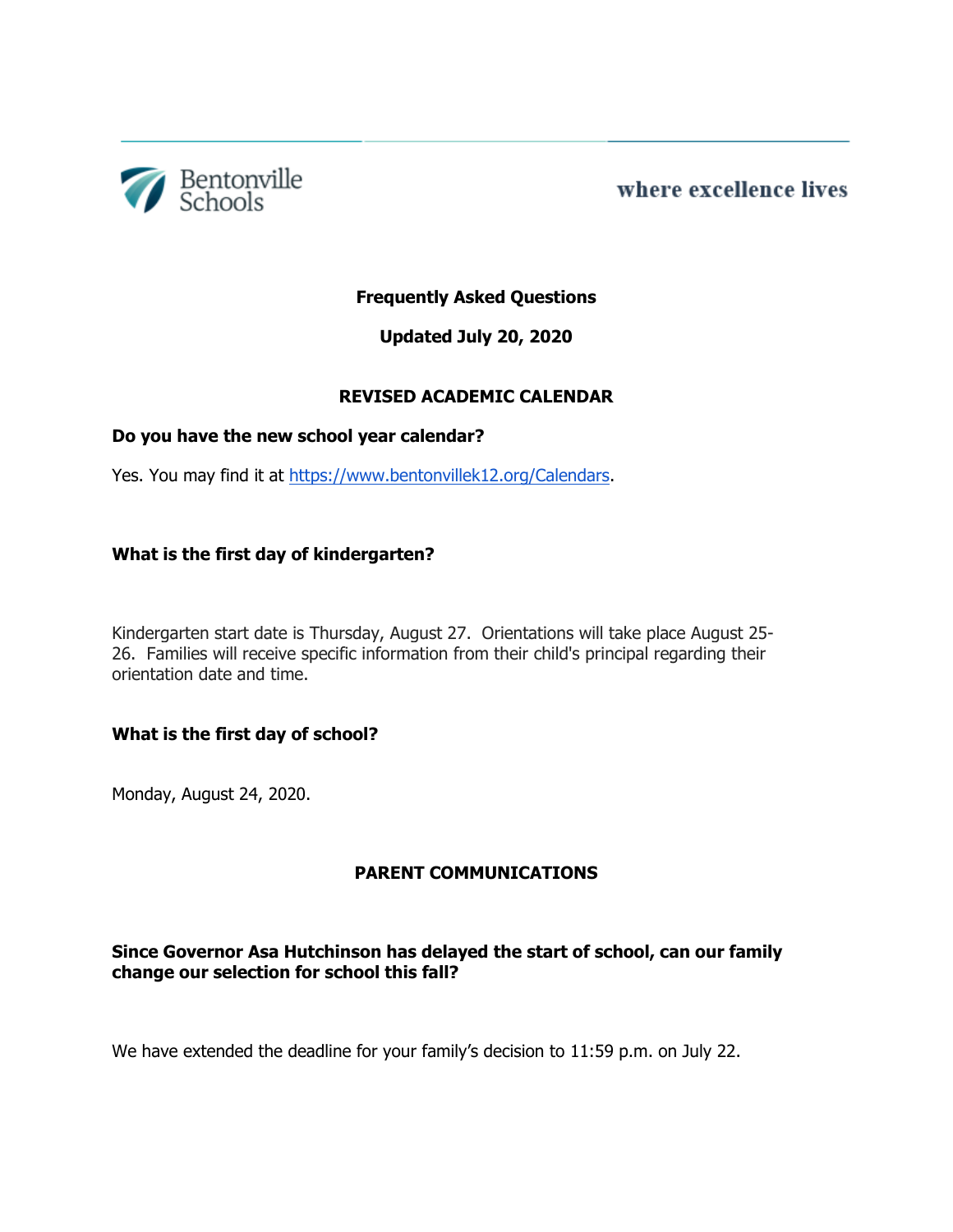It's our hope this extension will allow you to carefully consider your decision knowing whether face coverings will be required while on campus this fall. If you do not wish to change your initial response, no action is needed from you. We will accept the final response we receive from your family.

### **I've not yet received the email in which I make my selection for virtual or blended school?**

That email was shared with families Thursday, June 25. All communications from Superintendent Dr. Debbie Jones can be found a[t](https://www.bentonvillek12.org/Page/24372) <https://www.bentonvillek12.org/Page/24372> If you are not receiving emails or have the wrong email address in our system call your campus registrar.

### **FACE COVERINGS**

### **How do you define a face covering?**

The Arkansas Department of Health (ADH) provides a detailed description as to what constitutes a safe and effective face covering. That information may be read a[t](https://www.healthy.arkansas.gov/images/uploads/pdf/guidance_face_coverings.pdf) [https://www.healthy.arkansas.gov/images/uploads/pdf/guidance\\_face\\_coverings.pdf](https://www.healthy.arkansas.gov/images/uploads/pdf/guidance_face_coverings.pdf)

### **Will all Bentonville Schools students be required to wear a face mask?**

Last week, Arkansas Governor Asa Hutchinson granted local school boards the authority to determine policy regarding the use of face coverings in school for both students and staff. As a result of this change in guidance, we will recommend for school board approval that all K through 12 students be required to wear a face covering that covers the nose and mouth when social distancing measures, as determined by the teacher, aren't possible. This proposal will also require face coverings on the school bus.

For those with specific health conditions that require they not wear a face covering, a physician's note shall be provided to the school nurse stating the health condition that prohibits a face covering.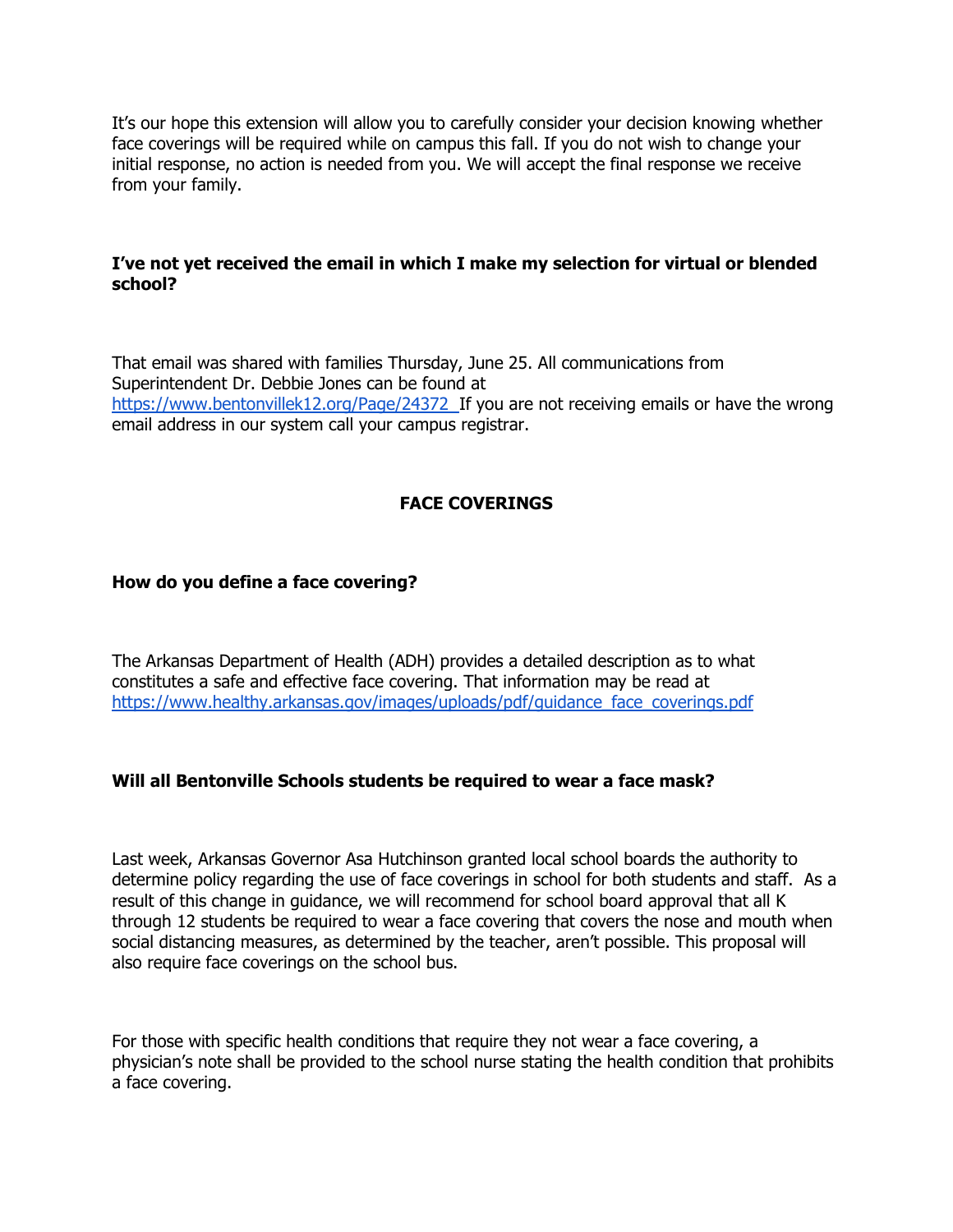## **Will parents be required to provide a face covering for their students?**

Yes. Parents or guardians should supply face masks for their children.

### **Will all teachers and staff members wear a face covering or mask each day to school?**

We will recommend for school board approval that all teachers and staff be required to wear a face covering that covers the nose and mouth when social distancing measures, as determined by the teacher, aren't possible.

### **Will students on school buses be required to wear a mask and socially distance?**

We will ask **all** students to wear a face covering on the bus because of the inability to properly distance. This does not imply students will be denied transportation due to not having a face covering. There may be exceptions for students with health, sensory or other conditions. Students should maintain a distance of 6 feet apart while waiting on the bus to arrive.

### **If staff and students are asked to wear masks, how will they learn phonics?**

A clear plexiglass shield will be used when teaching phonics so students can see their instructor's face.

### **Will a face covering be required during p.e. and recess?**

We will make every effort to properly distance students during these times so they can remove their face coverings. Students will not be expected to exercise or play wearing a mask.

**Are face shields allowed?**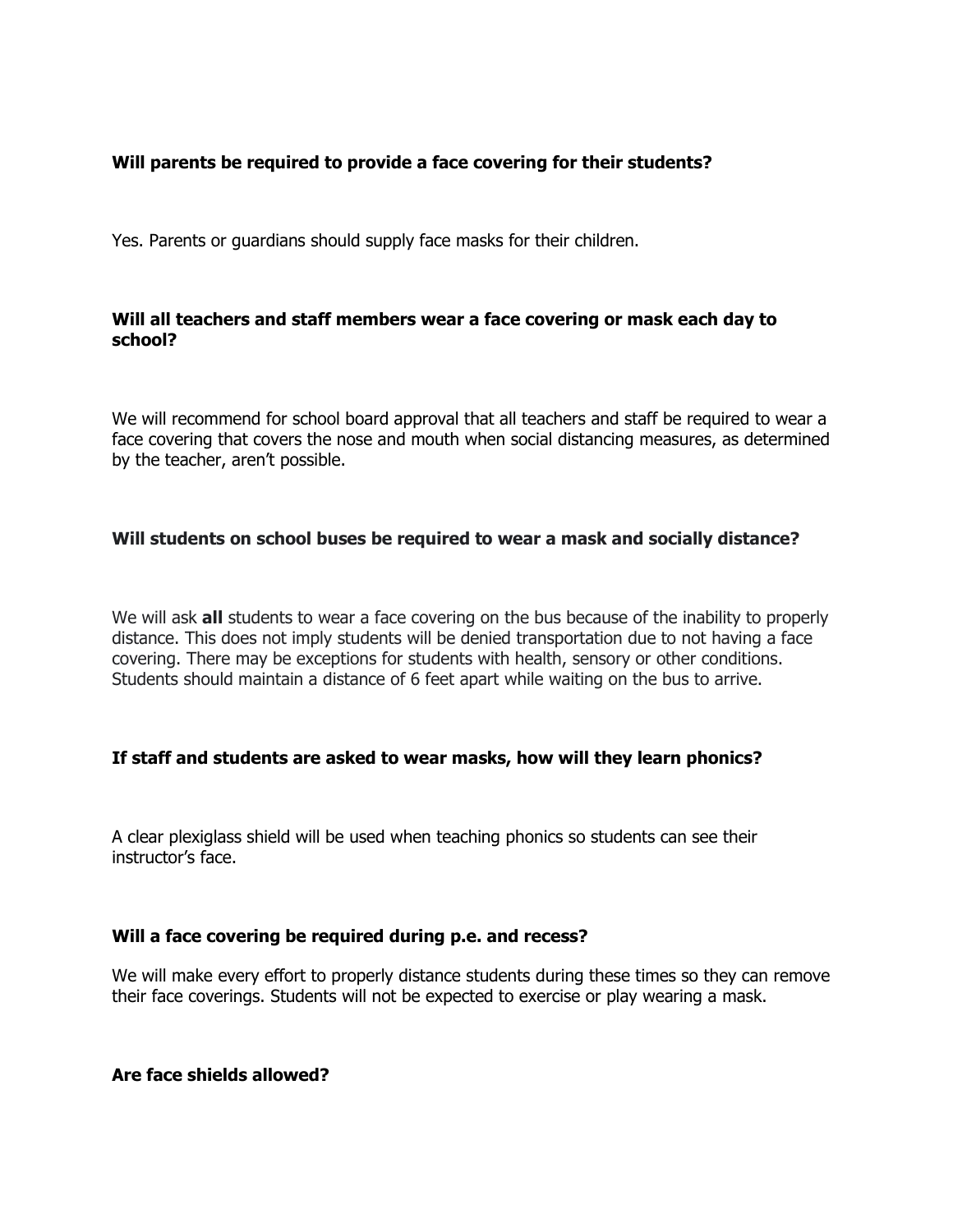The Bentonville Schools Reopening Task Force, chaired by Dr. Stephen Goss, does not support the use of a face shield unless worn in conjunction with a face mask. Face shields do not provide the same protection afforded by a true face mask.

## **SOCIAL DISTANCING AT SCHOOL**

#### **What will distancing look like in the classroom?**

We will physically distance in the classroom as space allows. When a distance of six feet is not possible, we will ask students and staff to wear a face covering. In accordance with Arkansas Department of Health directives, efforts will be made to limit close contact between students. We will limit contact through the following actions:

Arrange classrooms and other areas to maximize spacing between students and teacher to the extent possible. Amend schedules to conform with social distancing guidelines (e.g. stagger lunches, minimize transitions, teachers may go to students).

### **Will elementary school students be allowed to change classes or will they remain in their homeroom all day?**

Students will not remain in the classroom all day. P.E. and recess will take place outside or in the gym. Music and trips to the library will continue in their usual spaces.

#### **What will school plays, concerts and performances look like in the fall?**

The Arkansas Activities Association will release guidance for all AAA activities but large group gatherings will be limited.

#### **Will my child be allowed to play on playground equipment at recess?**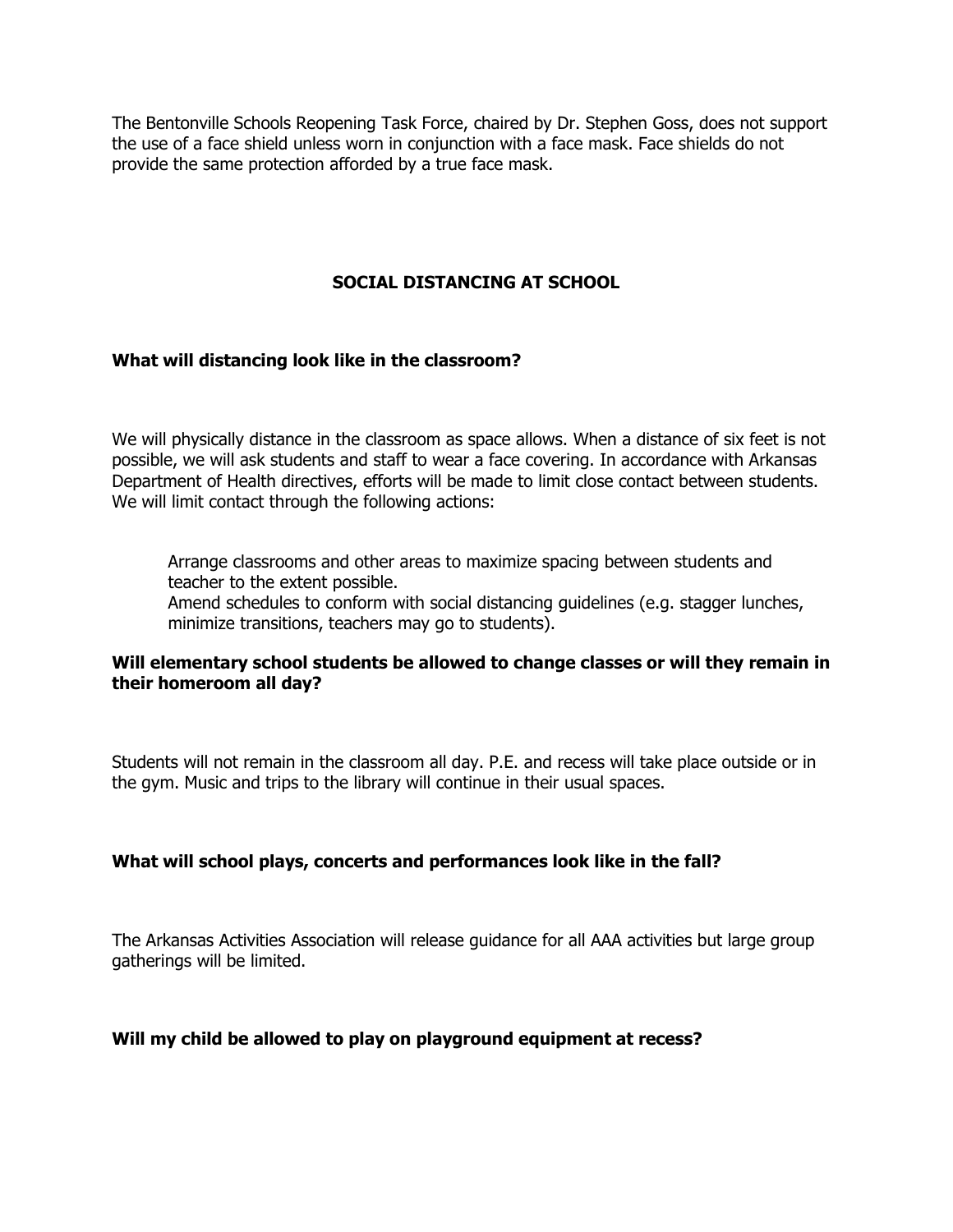Time on playground equipment will be rotated amongst classes. We'll make every effort, weather permitting, for children to be outside everyday but not all children will be able to access playground equipment on a daily basis. Equipment will be cleaned repeatedly throughout the day.

# **BENTONVILLE SCHOOLS VIRTUAL**

# **What is virtual school going to look like?**

We have a detailed description [HERE](https://www.bentonvillek12.org/domain/5312) to help you better understand what you can expect in our virtual school setting.

# **Will virtual learning be similar to what our family experienced this past semester?**

No, the spring semester was perpetuated by a crisis health situation. It was a quick transition to a digital platform so we could safely and quickly comply with the state government's closure order. Bentonville Schools Virtual is a format we've had in place for the past year, although this is our first year to welcome students K-4. You'll find a more structured learning environment with teachers who have had adequate time to prepare for a virtual platform.

### **If my child commits to virtual learning this semester, can she still return to her zoned school spring semester?**

Yes. We will continue to follow our normal enrollment process which will allow any student to return to his/her zoned school provided there is still room at the child's home school.

### **Will TREC be available virtually?**

Yes.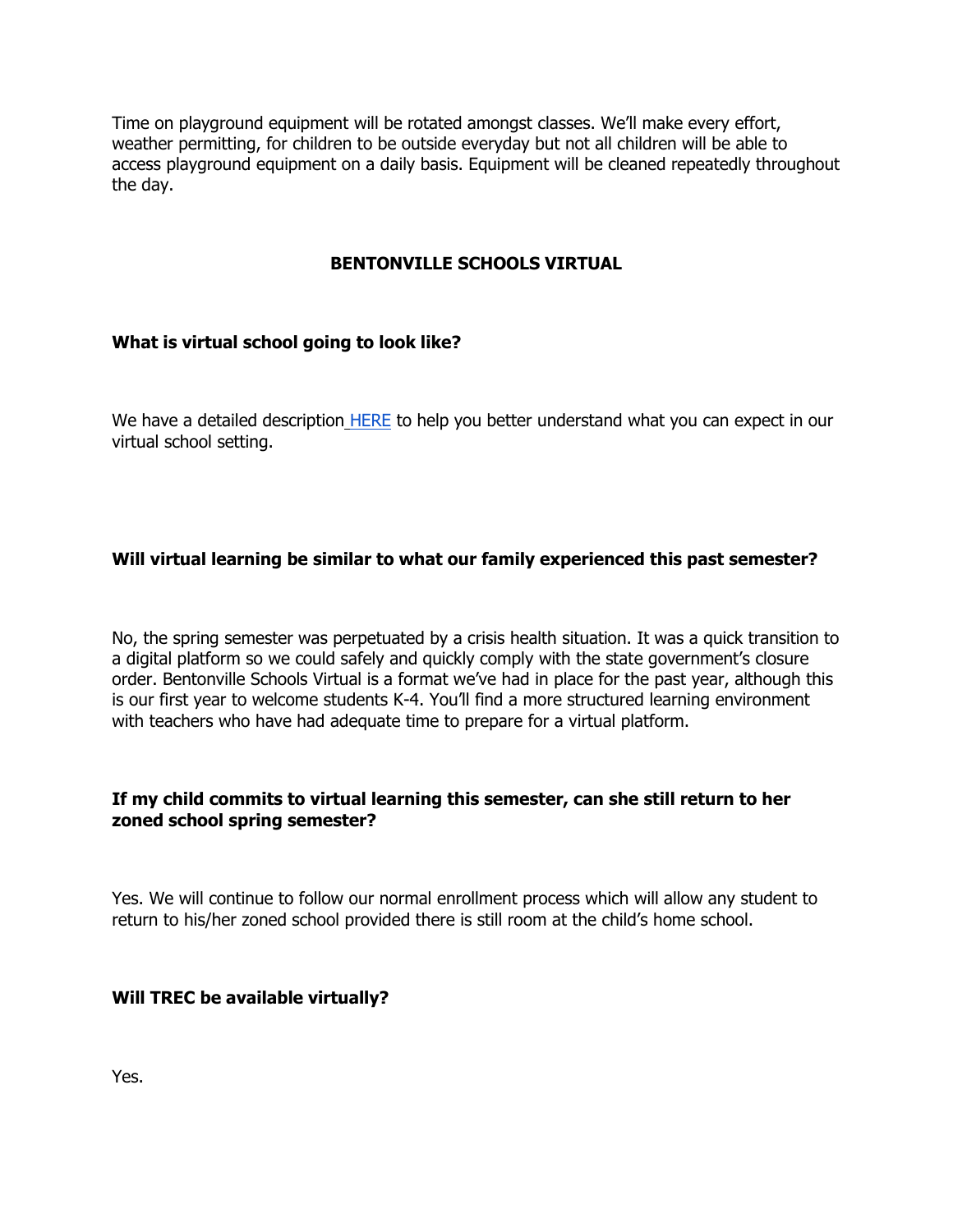### **Is there a charge for virtual school?**

No. There are no fees associated with virtual school.

# **Will my high school senior be able to continue taking the online NWACC classes through BHS if she chooses to do virtual school?**

Yes.

### **Will your teachers still use Google Classroom in virtual school?**

K-4 will use See Saw & Google Tools. Grades 5-12 will use Google Classroom.

# **Can all teachers use the same platform for digital learning?**

We've refined our student and parent online platforms to provide a more seamless transition this fall.

# **Will dyslexia intervention still be available for virtual and blended students?**

Yes.

### **Can students take Pre-AP classes if we select the virtual education option?**

Yes.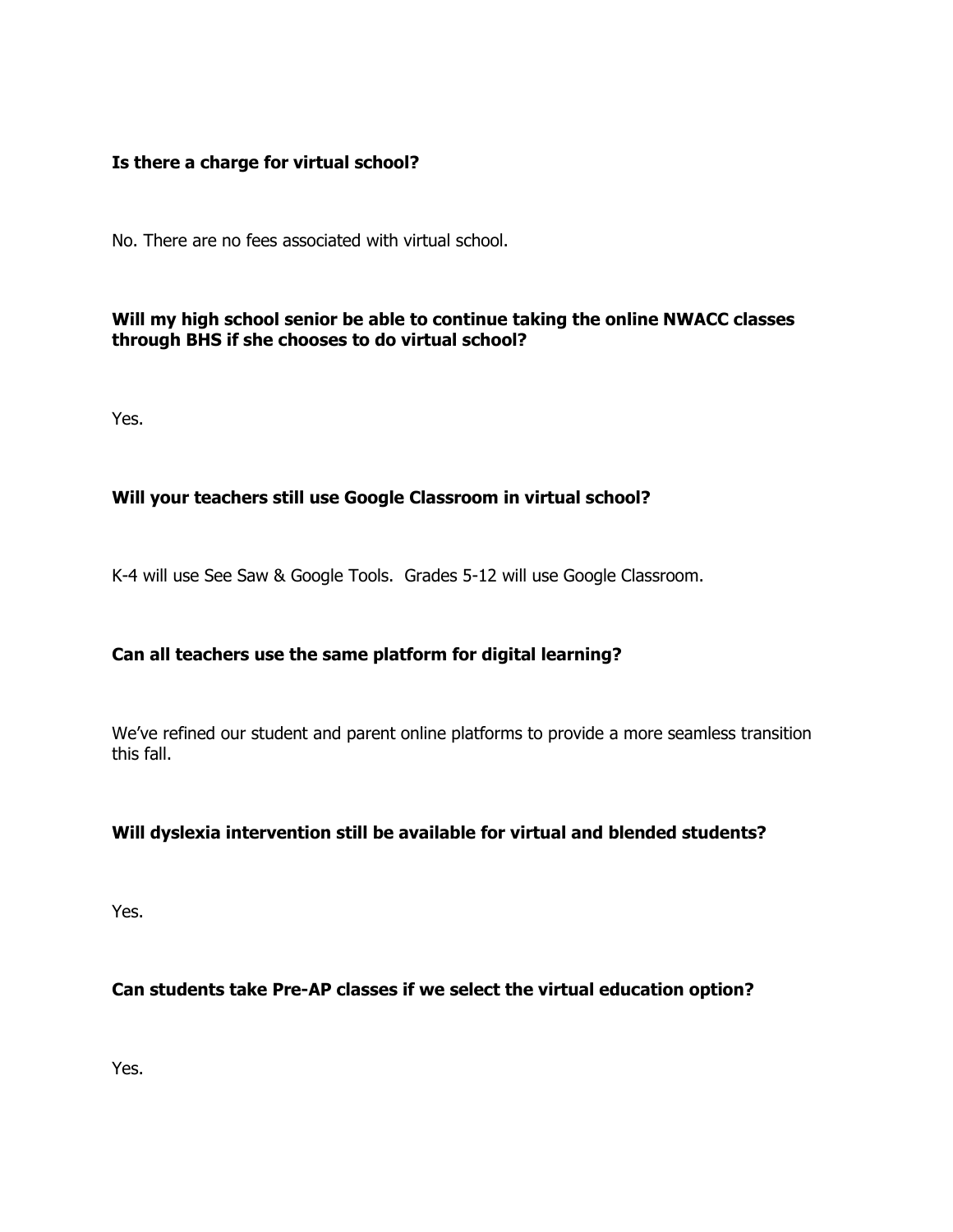#### **Do I have to provide my own computer?**

No. All students in Bentonville Schools are provided a Chromebook for use that remains the property of the school district. Families are required to purchase Chromebook insurance, which is available through the District for \$20. Payment may be made at mypaymentsplus.com.

### **Will clubs, athletics and extracurricular activities continue for virtual students?**

We're considering a number of plans so students in grades 6-12 may continue to participate in band, choir and clubs while remaining socially distanced. We don't have every answer on this topic yet.

### **Will students in virtual school be allowed to attend field trips?**

We don't anticipate many field trips in the upcoming fall semester but, should an opportunity present, virtual students will attend field trips with their virtual classroom. Virtual students will not attend with their traditional school classmates.

### **Will my child still receive speech in a virtual classroom?**

Yes. Speech, physical therapy and occupational therapy service will be offered virtually.

# **If my child chooses virtual school, may I still serve on PTO?**

Yes. Your child's zoned school will still be your PTO.

# **SPECIAL EDUCATION**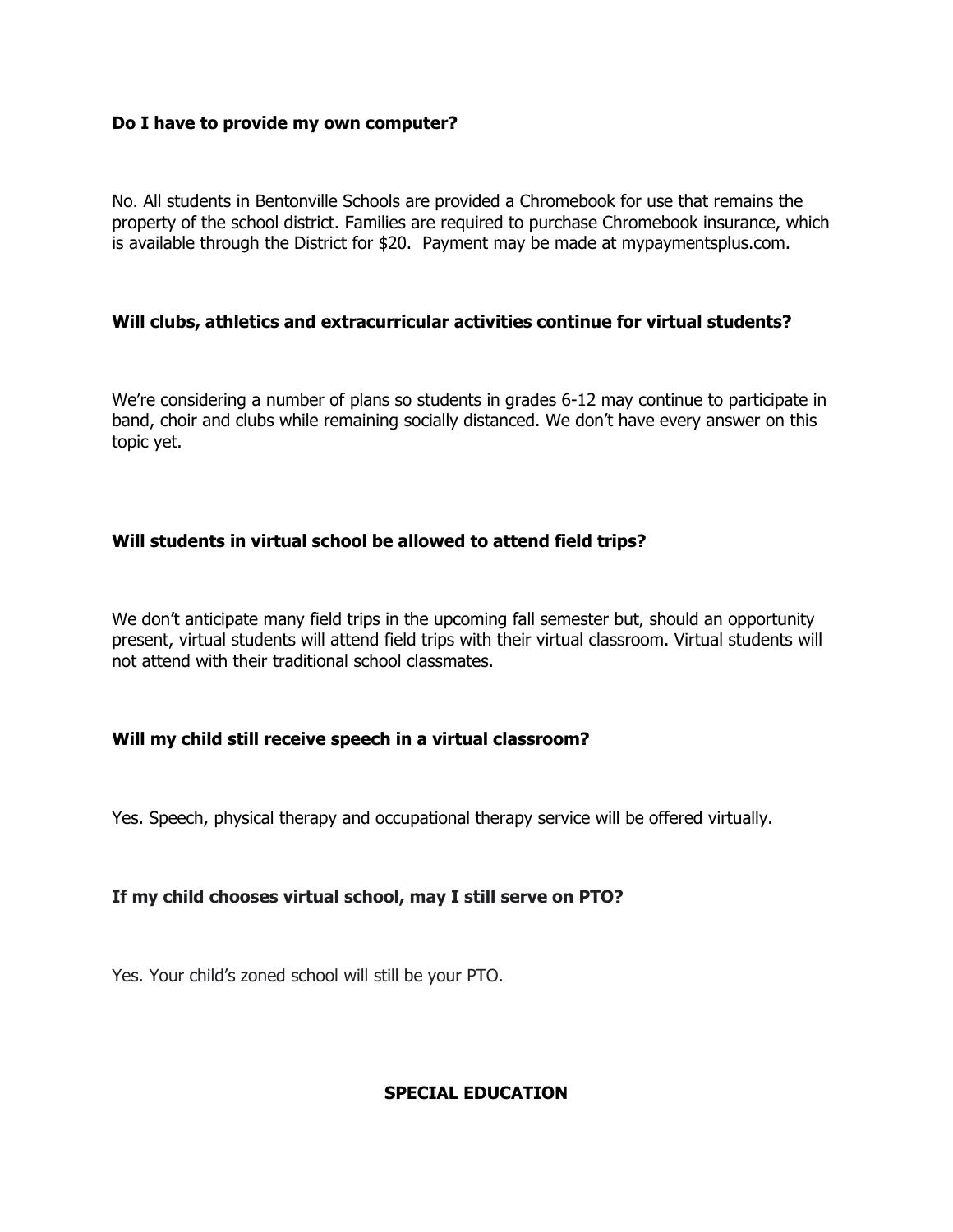## **My child receives special education services. Do you have more information regarding IEP planning for your virtual school?**

Yes. Our special education students may be best served in our Blended Learning environment. We've created a separate FAQ specifically for your family a[t](https://www.bentonvillek12.org/Page/24504) <https://www.bentonvillek12.org/Page/24504>

# **BAND, MUSIC, CHOIR & ORCHESTRA**

### **Will my child still be able to take p.e., art, music, etc.?**

We will hold all electives with revised safety plans to better ensure the safety of students.

### **Will orchestra be in-person and offered virtually?**

All courses with activities governed by the Arkansas Activities Association will meet in-person. This includes orchestra, choir and band in grades 6-12. You may be a virtual student and attend only athletics, orchestra, choir, band, etc. in-person.

### **What will high school band, choir, orchestra, and large group athletic classes look like?**

Details are developing. We continue to wait for state guidance on how to safely conduct some courses.

### **MISCELLANEOUS**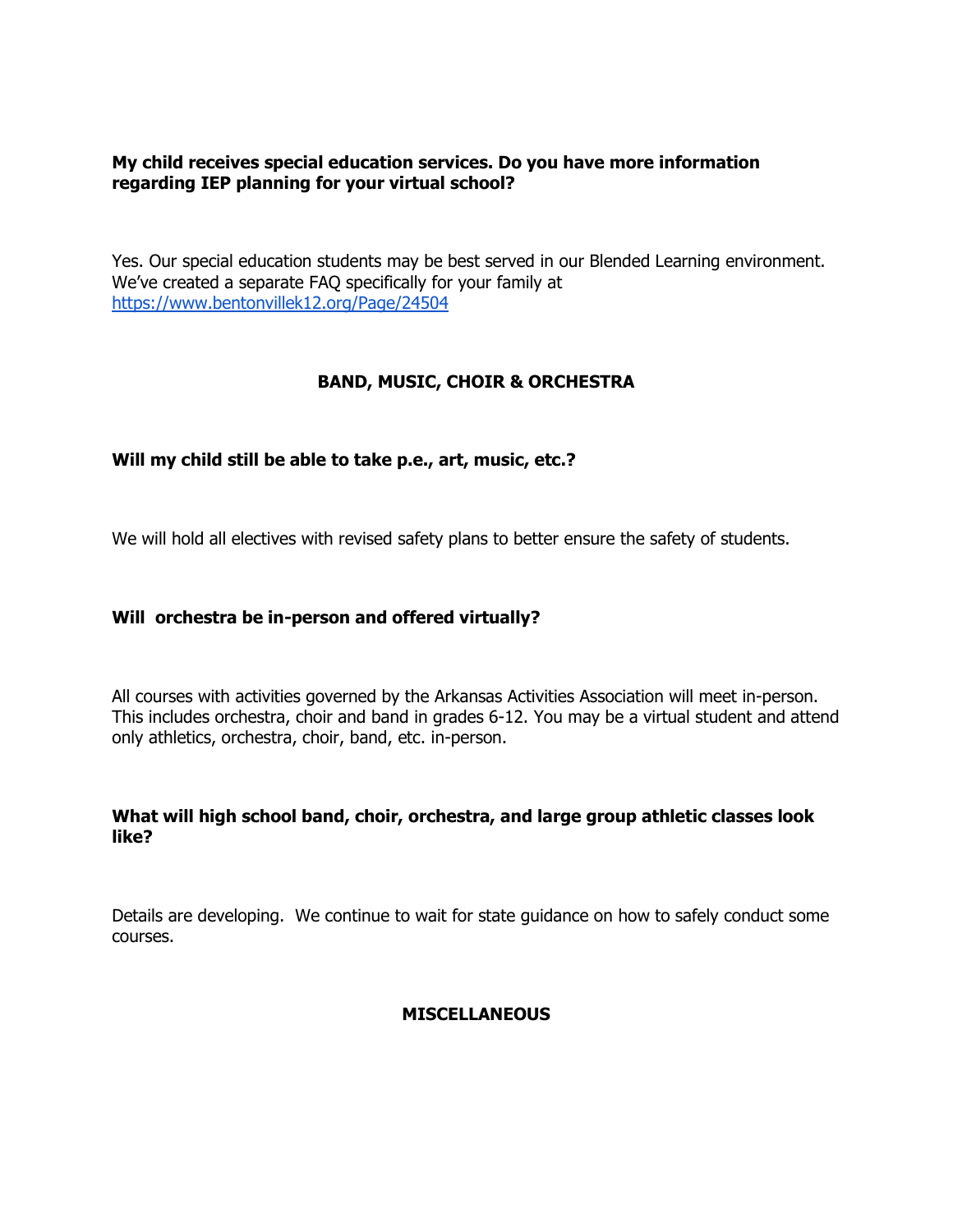**If my child is exposed to someone who has tested positive but is without symptoms, can he return to school?**

ADH requires a person exposed to COVID-19 to complete a 14-day quarantine period, even though they may have a negative test result during the quarantine period. You can find more information regarding quarantine guidance a[t](https://www.healthy.arkansas.gov/images/uploads/pdf/quarantine_covid_notice.pdf) [https://www.healthy.arkansas.gov/images/uploads/pdf/quarantine\\_covid\\_notice.pdf](https://www.healthy.arkansas.gov/images/uploads/pdf/quarantine_covid_notice.pdf)

### **Will you host virtual open houses?**

Yes. Principals will share details in late July.

### **My child has a food allergy. How will he or she safely eat in the classroom?**

Students with food anaphylaxis will eat DAILY in the cafeteria at a designated "Nut Free/Allergy Free" table.

Students with food anaphylaxis will follow their class assignment schedule and when sack lunch and school lunch students eat in the classroom, desks/tables will be designated in each classroom as a "no food/no lunch space." These desks/tables will be reserved for students with an anaphylactic allergy during instruction time.

### **Will my child's teacher be responsible for taking temperatures prior to entering the classroom?**

Guidance from the state government requires parents to take their own child's temperature prior to the beginning of the school day.

### **What will the District do when we have positive cases?**

The state has issued its guidance should the report of a positive case in one of our schools. You may find that guidance a[t](http://dese.ade.arkansas.gov/public/userfiles/Communications/Ready/ADE_Response_Levels_for_On-Site_Learning_RV5.pdf)

[http://dese.ade.arkansas.gov/public/userfiles/Communications/Ready/ADE\\_Response\\_Levels\\_fo](http://dese.ade.arkansas.gov/public/userfiles/Communications/Ready/ADE_Response_Levels_for_On-Site_Learning_RV5.pdf) [r\\_On-Site\\_Learning\\_RV5.pdf](http://dese.ade.arkansas.gov/public/userfiles/Communications/Ready/ADE_Response_Levels_for_On-Site_Learning_RV5.pdf)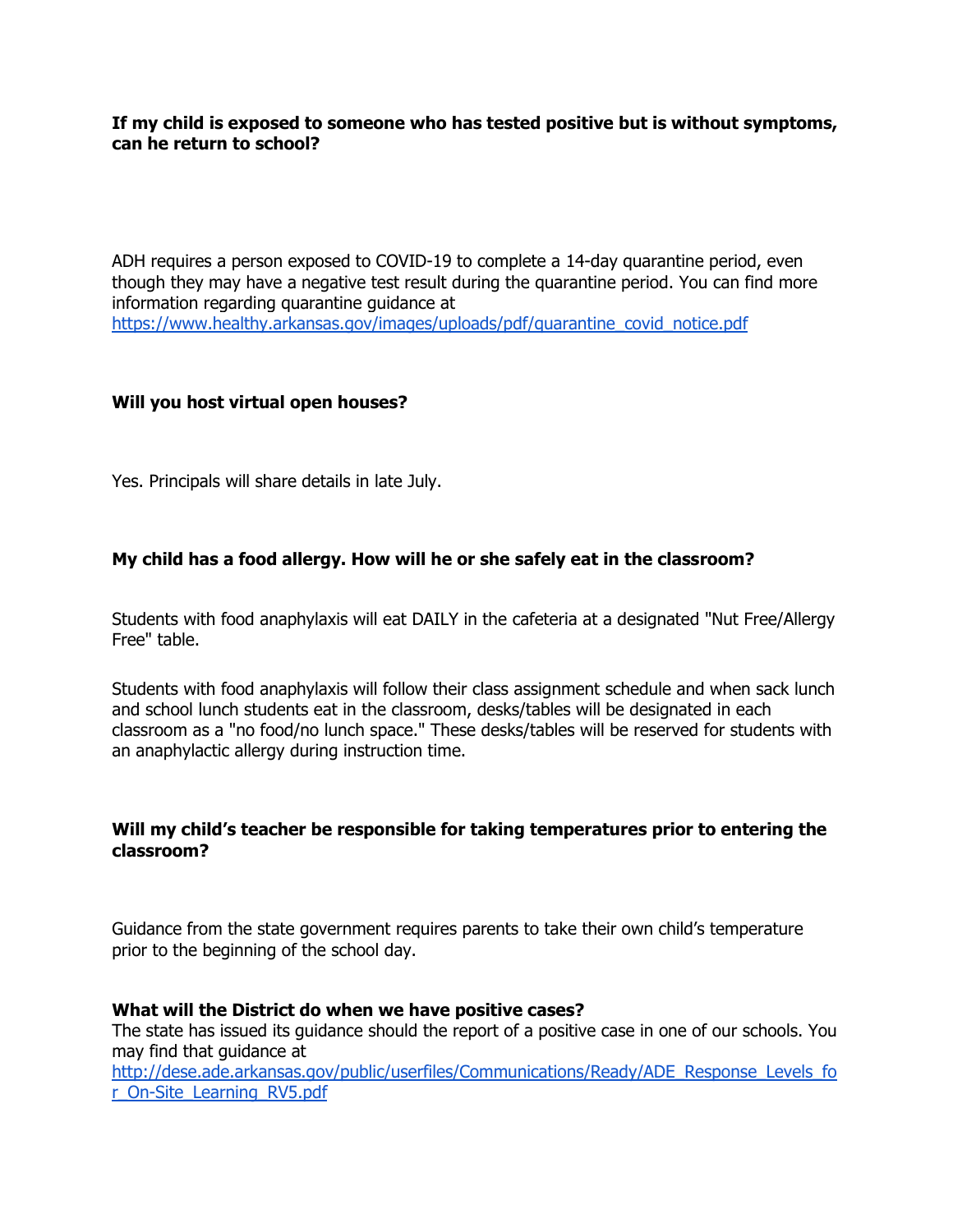### **Will I be allowed to have lunch at school with my child?**

No, unfortunately. Parent and guardian visits to school will be limited to essential activity. We must minimize risk for all students.

### **Can I walk my child into school?**

No, unfortunately. Parent and guardian visits to school will be limited to essential activity.

# **Will an alternating digital and traditional schedule be an option this fall? Or a half day schedule?**

No. There are no plans to schedule alternating days for students.

# **Will my high school student still be able to participate in the Ignite Professional Studies program?**

Students choosing remote learning at home in the Virtual School model can attend Ignite in person.

# **Will there be bottle filling stations for the refilling of water bottles during the day?**

All schools will have a bottle filling station. You will need to send water bottles filled for the day. In emergency situations, your child may refill his/her bottle.

### **Will teachers and staff who are high risk or don't feel safe returning to work be allowed to keep their jobs?**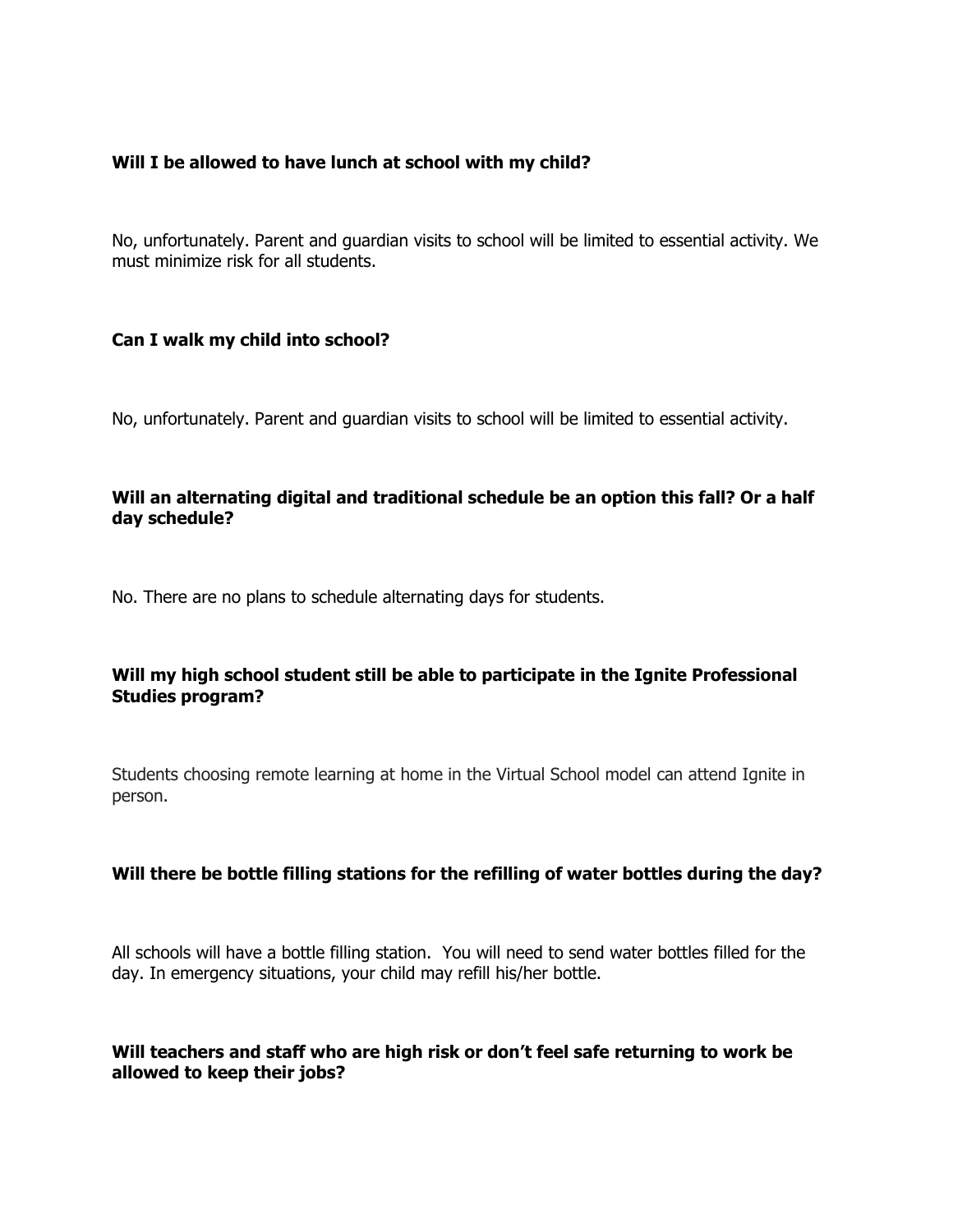We want and need you back at work. If there is a specific reason why you believe you cannot or should not return to work, please let us know so we can address your concern.

If you need leave under the FFCRA, please consult the poster/notice we have provided.

As per that poster, an employee is entitled to take leave related to COVID-19 if the employee is unable to work, including unable to telework, because the employee:

Generally, employers covered under the FFCRA must provide employees:

Up to two weeks (80 hours, or a part-time employee's two-week equivalent) of paid sick leave based on the regular rate of pay:

- 100% for qualifying reasons  $#1-3$  above, up to \$511 daily and \$5,110 total;
- $2/3$  for qualifying reasons  $#4$  and 6 above, up to \$200 daily and \$2,000 total; and
- Up to 12 weeks of paid sick leave and expanded family and medical leave paid at

2/3 for qualifying reason #5 above for up to \$200 daily and \$12,000 total.

A part-time employee is eligible for leave for the number of hours that the employee is normally scheduled to work over that period.

If you take FFCRA leave after a mandatory recall, due to any of the reasons above, you will be ineligible for unemployment because the District is legally bound to pay you the formulas listed above.

### **Can you guarantee the safety of your students and staff?**

No. Every risk cannot be mitigated, but we will do all we can to ensure the safety of our staff and students. The well-being of our students, teachers and their families is our top priority.

### **How do you intend to provide a safe, sanitized environment?**

We will work with our custodial staff to comply with sanitation and safety directives from the Arkansas Department of Health. Those actions include the following.

> Custodial services should distribute wastebaskets, tissues, and CDC-approved hand sanitizer (see cleaning guidelines) to every office and classroom so that